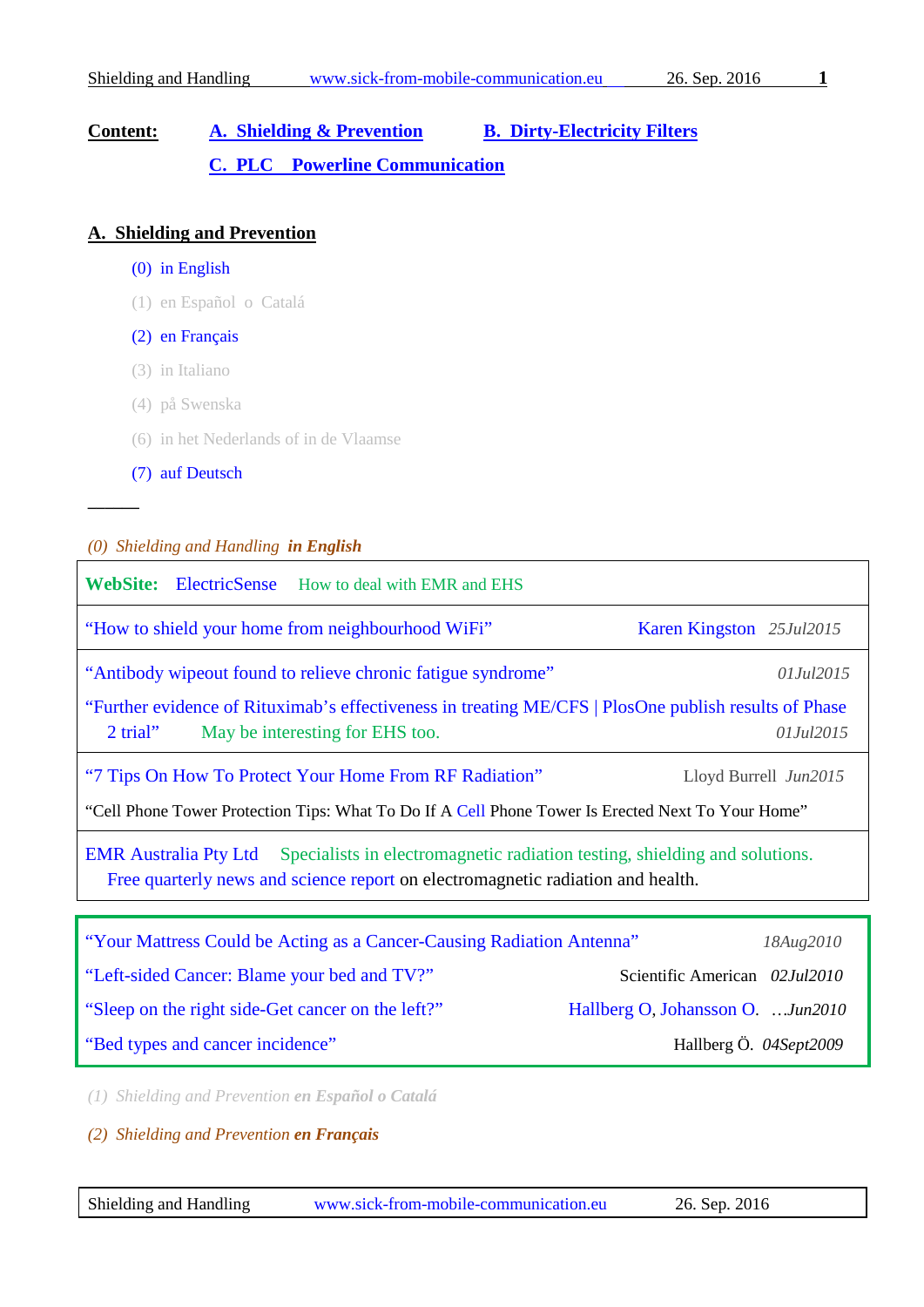# ["Electrohypersensible, elle change de vie pour se protéger des ondes"](http://www.topsante.com/medecine/medecine-divers/environnement-et-sante/electrohypersensible-elle-change-de-vie-pour-se-proteger-des-ondes-251767) *14Jul2015*

- *(3) Shielding and Handling in Italiano*
- *(4) Shielding and Handling i Svenska*
- *(6) Shielding and Handling in het Nederlands of in de Vlaamse*

## <span id="page-1-0"></span>*(7) Shielding and Handling auf Deutsch*

| Videos über Strahlenbelastungen draußen und drinnen von strahlentod.netwizz.ch               |                            |  |
|----------------------------------------------------------------------------------------------|----------------------------|--|
| Abschirmbaldachin gegen Elektrosmog, niederfrequente Belastung                               | // // 03Jan2015            |  |
| Ausgeschaltete Lampe verbreitet mehr E-Smog als wenn sie eingeschaltet ist                   | // // 27Nov2013            |  |
| Elektrosmog im Spital -Hochfrequente Belastung durch WLAN und DECT im Spital                 | // // 30Aug2014            |  |
| Handystrahlung Wlanstrahlung Mobilfunktstrahlung wie schuetzen                               | // // 30Aug2014            |  |
| Hochfrequente Belastung durch Diebstahlsicherungen                                           | // // 05Sep2014            |  |
| Mit Alufolie gegen hochfrequente Mobilfunkstrahlung, DECT, WLAN, UMTS abschirmen 30Aug2014   |                            |  |
| Niederfrequente Strahlen - Belastung im alugeschirmten Zimmer                                | // // 30Aug2014            |  |
| Schutz durch Alufolie und Mueckengitter                                                      | // // 30Aug2014            |  |
| <b>Schutz vor Elektrosmog</b>                                                                | // // 30Aug2014            |  |
| Schutz vor Elektrosmog durch phasenrichtiges Einstecken                                      | $      21 \text{Aug} 2015$ |  |
| Schützt ein Abschirmbaldachin gegen Handystrahlung, Smartphones, WLAN, PLC?                  | // // 30Aug2014            |  |
| Strahlenbelastung durch Fernsehgeräte mit WLAN                                               | // // 30Aug2014            |  |
| Vergleich E Smog im Wald und in der Nähe von E Masten                                        | $      04$ Sep2014         |  |
| Vergleich Hochfrequenzbelastung an diversen Orten                                            | // // 30Aug2014            |  |
| Warum ein Aluhelm nicht geeignet ist gegen hochfrequente Strahlung                           | // // 23Jun2014            |  |
| Wie ein Faradaykäfig vor hochfrequenter Strahlung schützt                                    | // // 17Jul2014            |  |
| Wie gut schützt ein Baldachin vor Powerlinestrahlung (PLC), Handystrahlung, WLAN, DECT etc.? |                            |  |
| <b>Wlan Belastung im Wohnzimmer</b>                                                          | // // 30Aug2014            |  |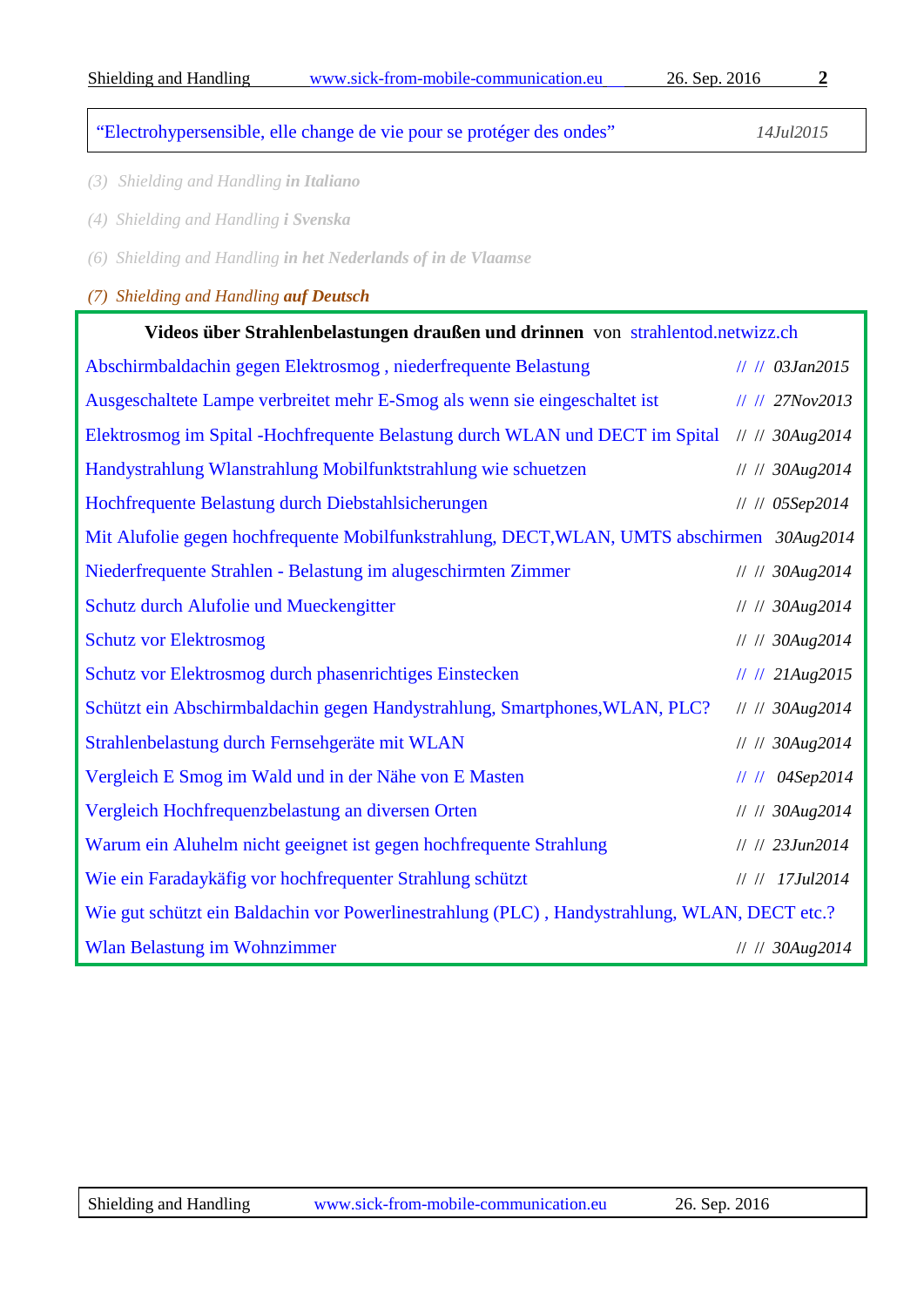#### **B. Dirty-Electricity Filters**

#### <span id="page-2-0"></span>**[\(0\) in English](#page-2-1)**

- (1) en Español o Catalá
- (2) en Français
- (3) in Italiano
- (4) på Swenska
- (6) in het Nederlands of in de Vlaamse
- (7) auf Deutsch

# <span id="page-2-1"></span>*(0) Dirty Electricity Filters in English*

| "Dirty Electricity – Exclusive Interview With Dave Stetzer"                                                                                                    |                                   |  |
|----------------------------------------------------------------------------------------------------------------------------------------------------------------|-----------------------------------|--|
| Martin H. Graham †, Biography. 4 articles                                                                                                                      | 31Jul2015                         |  |
| "Perils and Problems with Dirty Electricity Filters: What to be Aware of!" Video 05Apr2015                                                                     |                                   |  |
| Some people actually feel worse when they use Stetzer and GreenWave filters, here is why.<br>By Michael Neuert, an EMF test engineer with 23 years experience. |                                   |  |
| Part 1: Introduction: Potential problems from dirty electricity filters 0:12                                                                                   |                                   |  |
| Part 2: How the dirty electricity filters work 5:15                                                                                                            |                                   |  |
| Part 3: The filters make their own magnetic fields 9:54                                                                                                        |                                   |  |
| Part 4: The filters can increase the magnetic fields from your wiring 12:02                                                                                    |                                   |  |
| Part 5: There is little or no reduction in the strength of the electric fields 15:04                                                                           |                                   |  |
| Part 6: Wiring problems: Situations where filters can create very high magnetic fields 17:51                                                                   |                                   |  |
| Part 7: Filters can make the magnetic fields even "dirtier" 25:00                                                                                              |                                   |  |
| Part 8: Audible sounds and noises you can hear from the filters $30:27$                                                                                        |                                   |  |
| "Troubleshooting the Highest Dirty Electricity Producing Product in my Home" Video                                                                             |                                   |  |
| "Dirty Electricity" Video: "Dirty electricity review of LED bulbs part"                                                                                        |                                   |  |
| "Reducing Electromagnetic Pollution" Filter Shop                                                                                                               |                                   |  |
| "Working Safely With Digital Multimeters"                                                                                                                      | <b>Grainger Industrial supply</b> |  |
| "Trabajo Seguro con Multímetros Digitales"                                                                                                                     | <b>Grainger Industrial supply</b> |  |
| "Earthing (Grounding) Health Risks" Video                                                                                                                      | 15Nov2012                         |  |